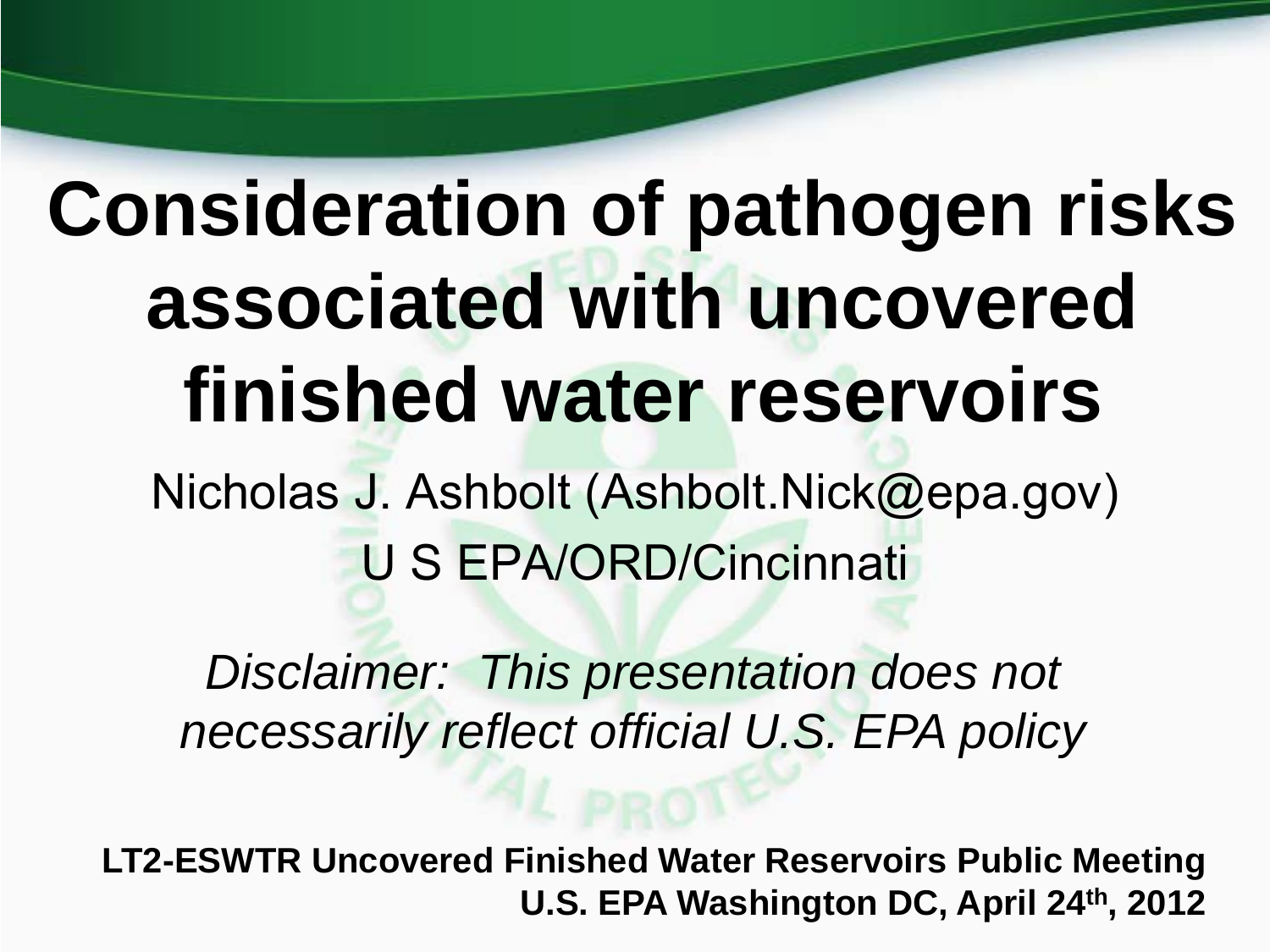

## **Pathogen testing of waters**

- No ideal indicator
- Not all about *Cryptosporidium*
- Target < 0.075 oocysts /1000L or < 1 in 10,000 L need to take >>200 50-L samples (noting method recovery generally < 50% and non-normal input/distribution of oocysts in water)
- **Key issue: what is the change in relative risk due to an uncovered finished water (UCFWR)**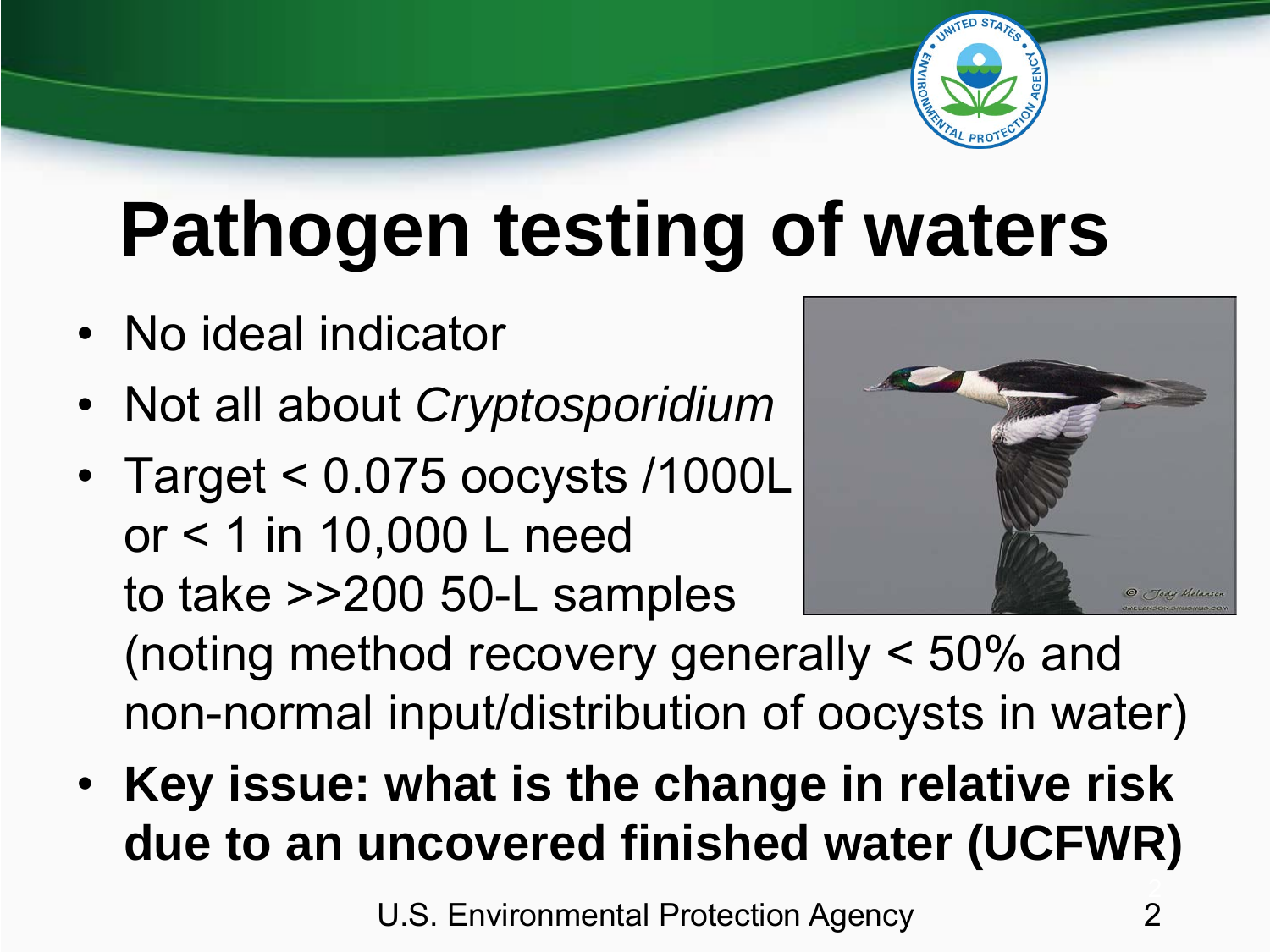

### **Risk = probability x consequence**

- Therefore pathogen risk is based on **likelihood of occurrence** & **consequence of disease**  endpoint(s); So for LT2 & in UCFWR
	- Interested in gastrointestinal (GI) disease
	- But other endpoints & sequelae possible, e.g.
		- *E. coli* O157:H7 but may also cause HUS
		- *Campylobacter jejuni* causes reactive arthritis & Guillain Barré syndrome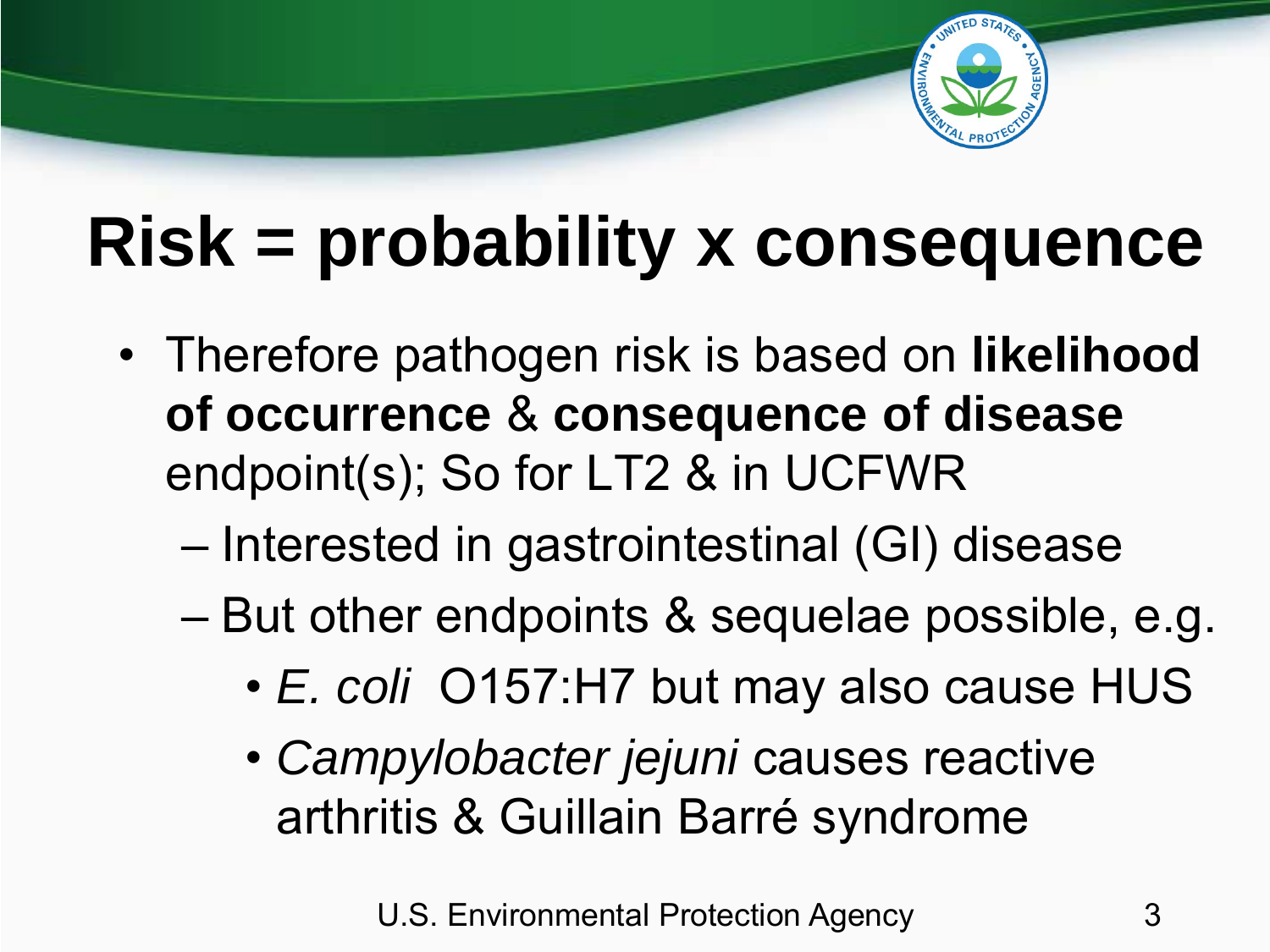

# **Models provide supporting info**

- Quantitative Microbial Risk Assessment (QMRA) to inform change in risk from UCFWR:
	- Need to ID **potential sources/routes of concern**  of pathogen contamination to UCFW reservoirs
	- **Model/measure fate & transport** to **provide relative risk** by pathogen that an uncovered reservoir may introduce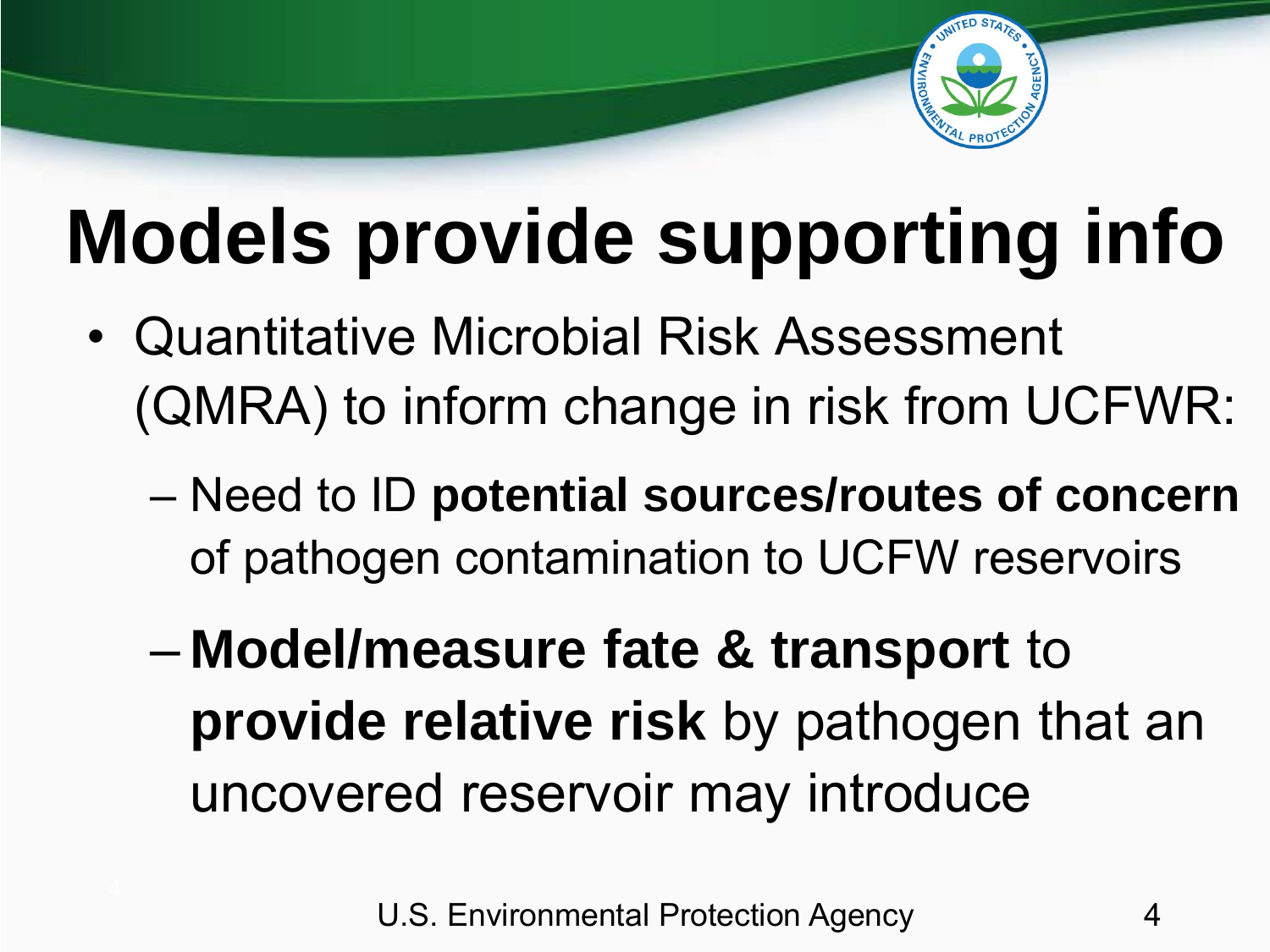

### **Animals identified in UCFWR**



Photos: Staff of the California Drinking Water Program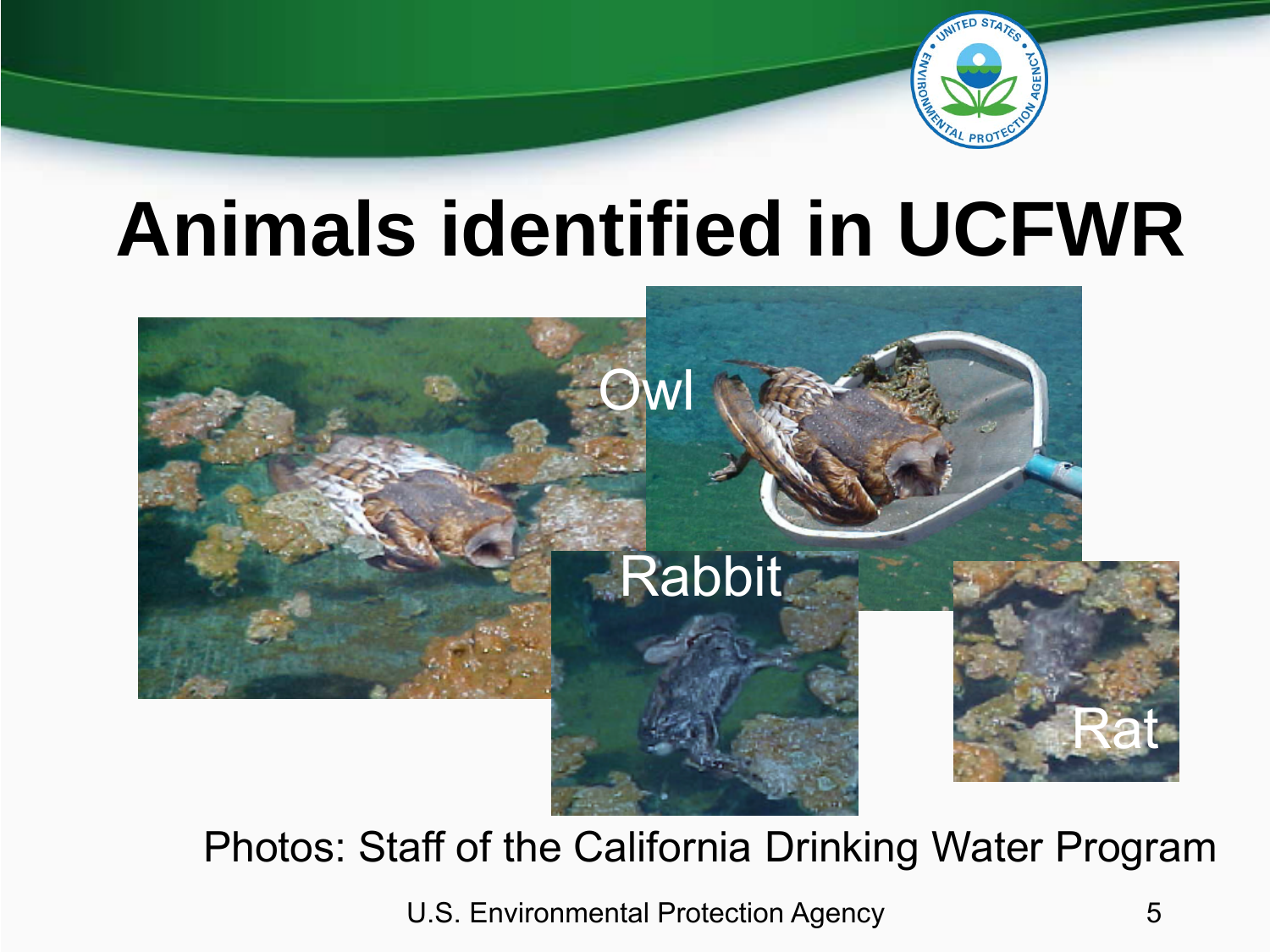

# **Why Model?**

- Models help us explore questions that we might not be able to address in the laboratory or field; for example:
	- What is the waterfowl risk to reservoir waters under condition X?
	- What is the impact of reservoir turn-over?
	- When may it be safe to restart service after an event for an UCFWR?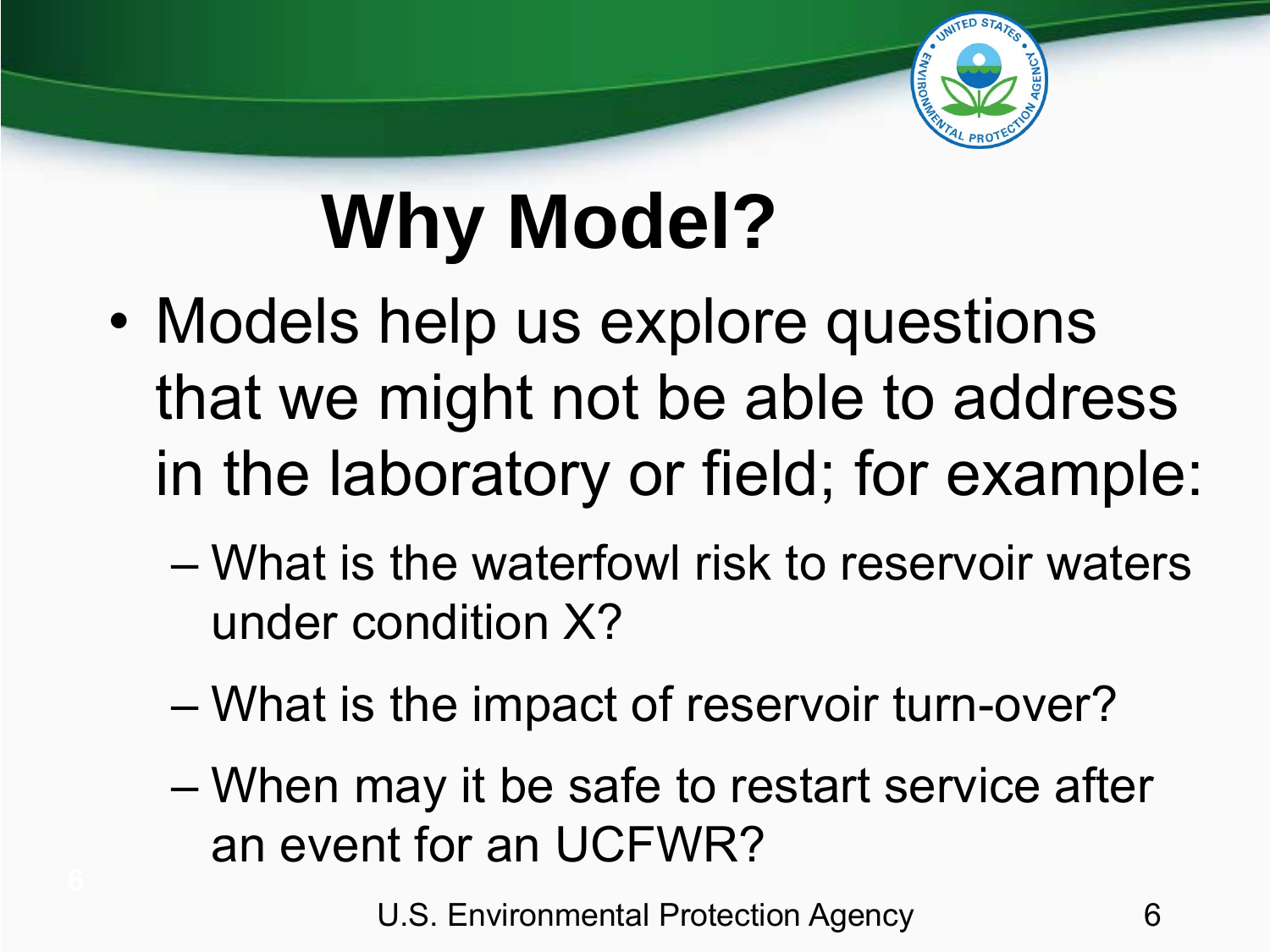

### **Pathogen hazards: mostly zoonotic**

#### **Portland reservoir urination raises a few concerns (Oregon** *Live.com***, 6/15/11)**

- 21 year-old's event let to draining 7.8 MG Mt. Tabor R
- Risk was human access 'thought it was a sewer plant'

### **Zoonosis – pathogen from animal-to-human**

- A few are viral (HEV wild pigs, H5N1 virus in birds), range of pathogenic bacterial & parasitic protozoa
- **Which animal groups of concern:**
- **Birds** (e.g. H1N1, *Cryptosporidium meleagridis, Giardia lamblia, Salmonella enterica, Campylobacter jejuni*), **rodents** (most as above) **rabbits** (*C. cuniculus*) 7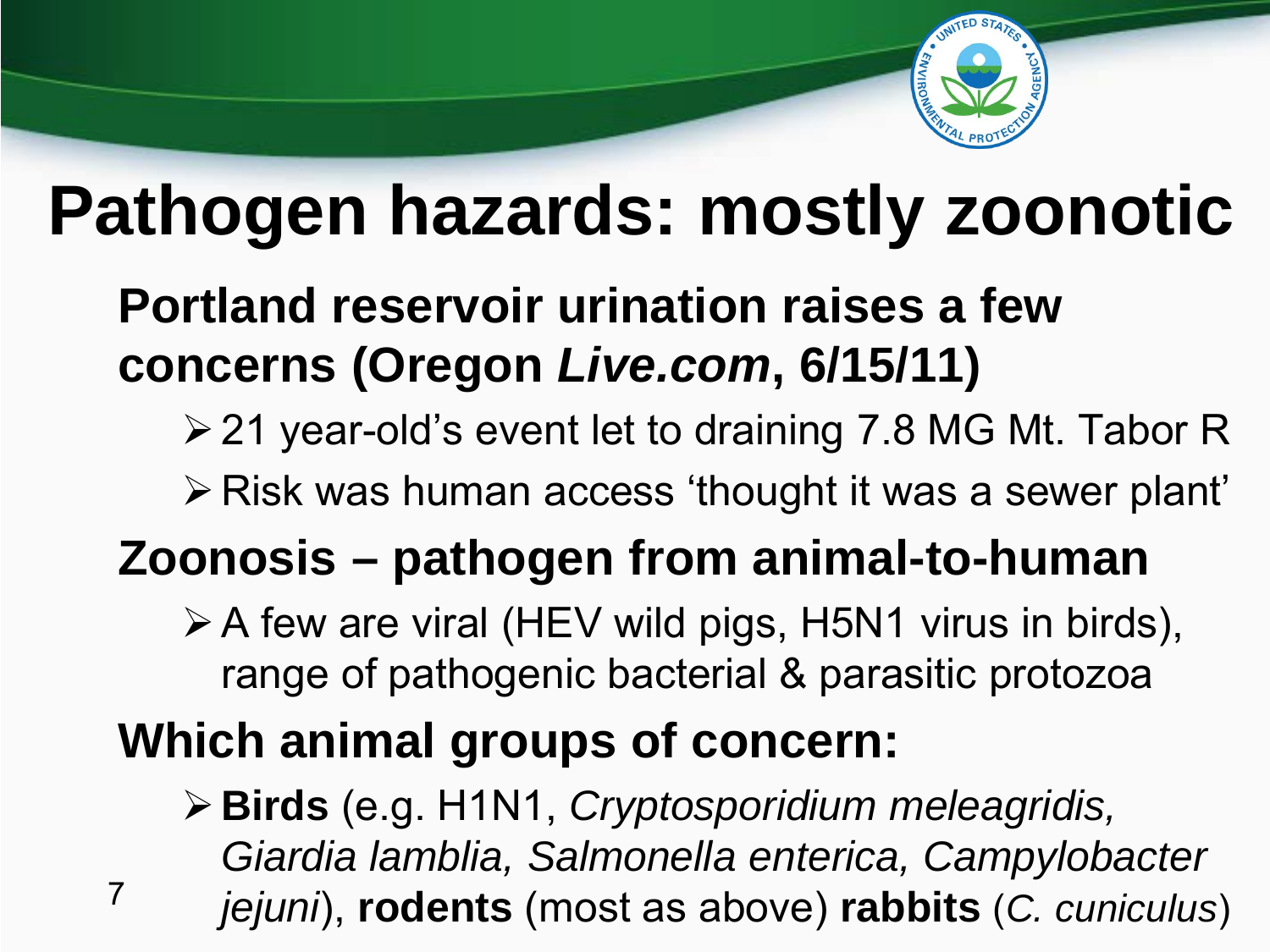

# **Understanding (fecal) sources**

- Animal surveys / by season / risk periods
- qPCR for various pathogens / indicators
- Microbial Source Tracking (MST)
	- *Bacteroidales* targets, yet poorly developed for non-ruminants & birds
	- Emerging use whole genome sequencing
- Chemical biomarkers to ID sources
	- Fecal sterols, biomass assays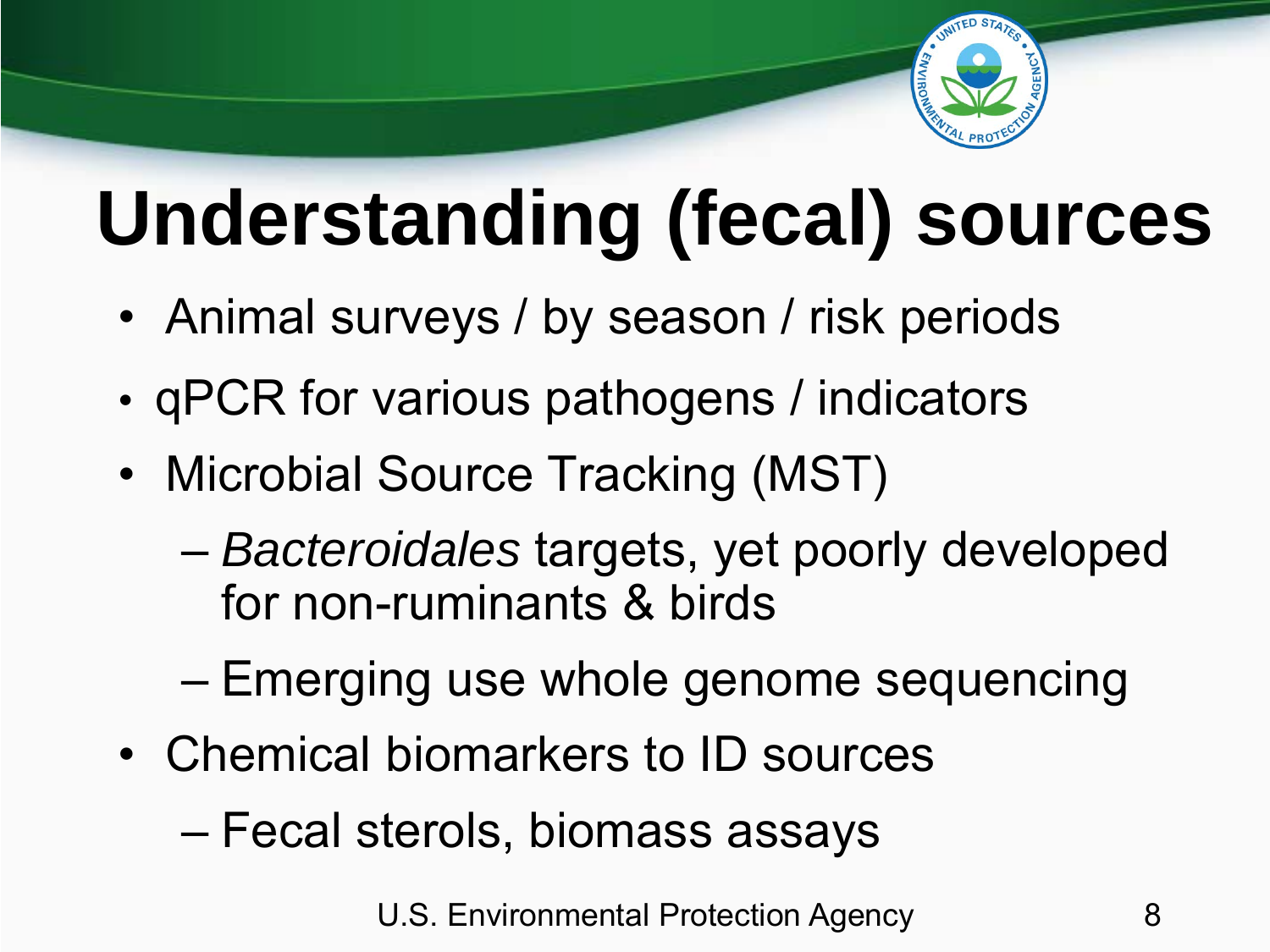

|                                                                                                                                        | <b>Source</b><br>(g feces/d)         | <b>Pathogens</b>                                                                                                            | <b>Counts/</b><br>gram            | D-R                         |
|----------------------------------------------------------------------------------------------------------------------------------------|--------------------------------------|-----------------------------------------------------------------------------------------------------------------------------|-----------------------------------|-----------------------------|
| risk?<br>Increasing                                                                                                                    | Birds, e.g.<br>ducks<br>$(30 - 360)$ | H5N1, Cryptosporidium meleagridis,<br>Giardia lamblia, microsporidia*,<br>Salmonella, Campylobacter &<br>Mycobacterium spp. | P/A<br>ranges<br>$10^2 - 10^4$ /g | <b>H5N1</b><br>Sal<br>Campy |
|                                                                                                                                        | <b>Rodents</b><br>$(2-30)$           | Cryptosporidium parvum,<br>Salmonella, E. coli O157:H7                                                                      | $10^2 - 10^4$ /g<br>P/A           | $\overline{?}$              |
|                                                                                                                                        | <b>Rabbits</b><br>$(20-80)$          | Cryptosporidium cuniculus,<br>Staphylococcus aureus (+ARG),<br>Francisella tularensis                                       | 3000/q<br>P/A                     | illness                     |
|                                                                                                                                        | <b>Feral cats</b>                    | Toxoplasma gondii,                                                                                                          | P/A                               |                             |
|                                                                                                                                        | Environ-mental                       | Schistosoma spp., Mycobacterium<br>avium ( $\uparrow$ virulent strains from animals)                                        | P/A                               |                             |
| P/A presence/absent data only, ARG - antibiotic-resistant genes<br>*Encephalitozoon hellem, E. intestinalis, & Enterocytozoon bieneusi |                                      |                                                                                                                             |                                   |                             |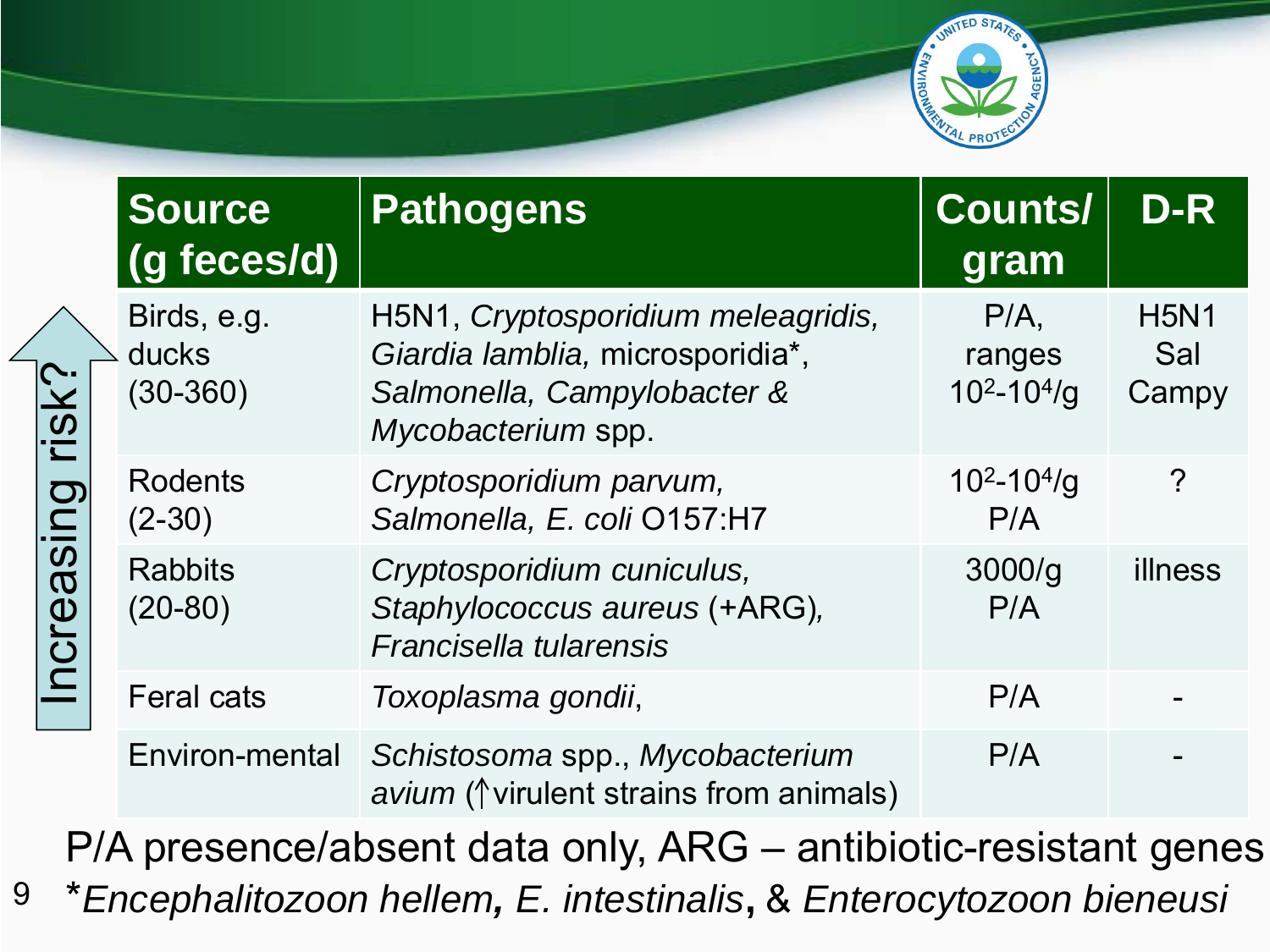

### **Model/measure fate & transport**

- Various model components can be estimated with surrogates:
	- Fecal loadings (*E. coli,* enterococci, MST) & HRT
	- Environmental inactivation (light intensity + temp)
	- Algae-association, reservoir turn-over (resuspension) of sediment-bound pathogens
- Role of algae?
	- May lead to growth of some bacterial pathogens & indicators
	- Toxins?
- U.S. Environmental Protection Agency 10

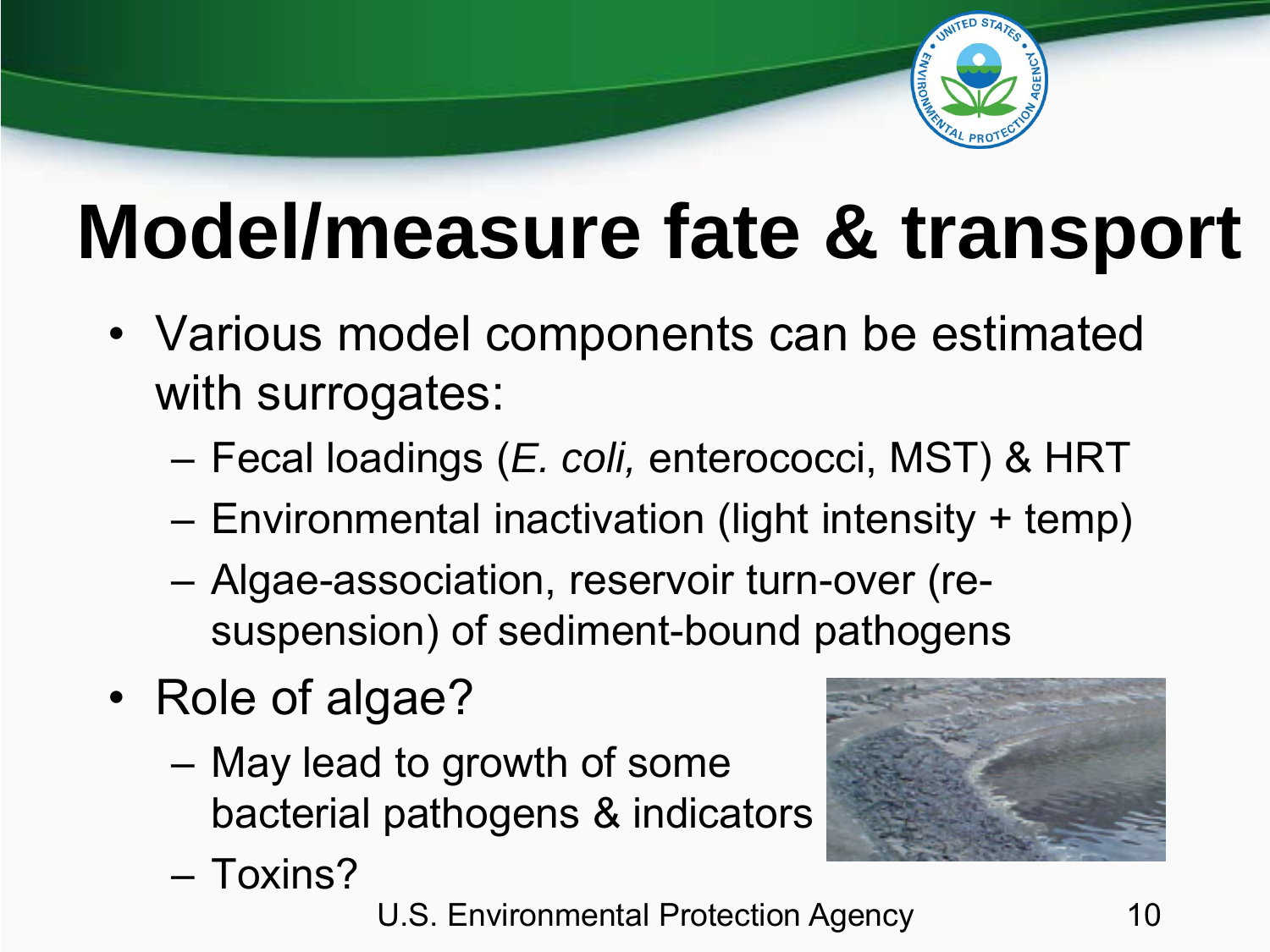

#### water QMRA model **Hazard identification & pathways Goal: estimate the relative risk increase (for water in vs out of the UC reservoir)**

**STEP 1 SETTING**

Reservoir

Describe physical system, selection of **reference pathogens** & identification of **hazardous events**



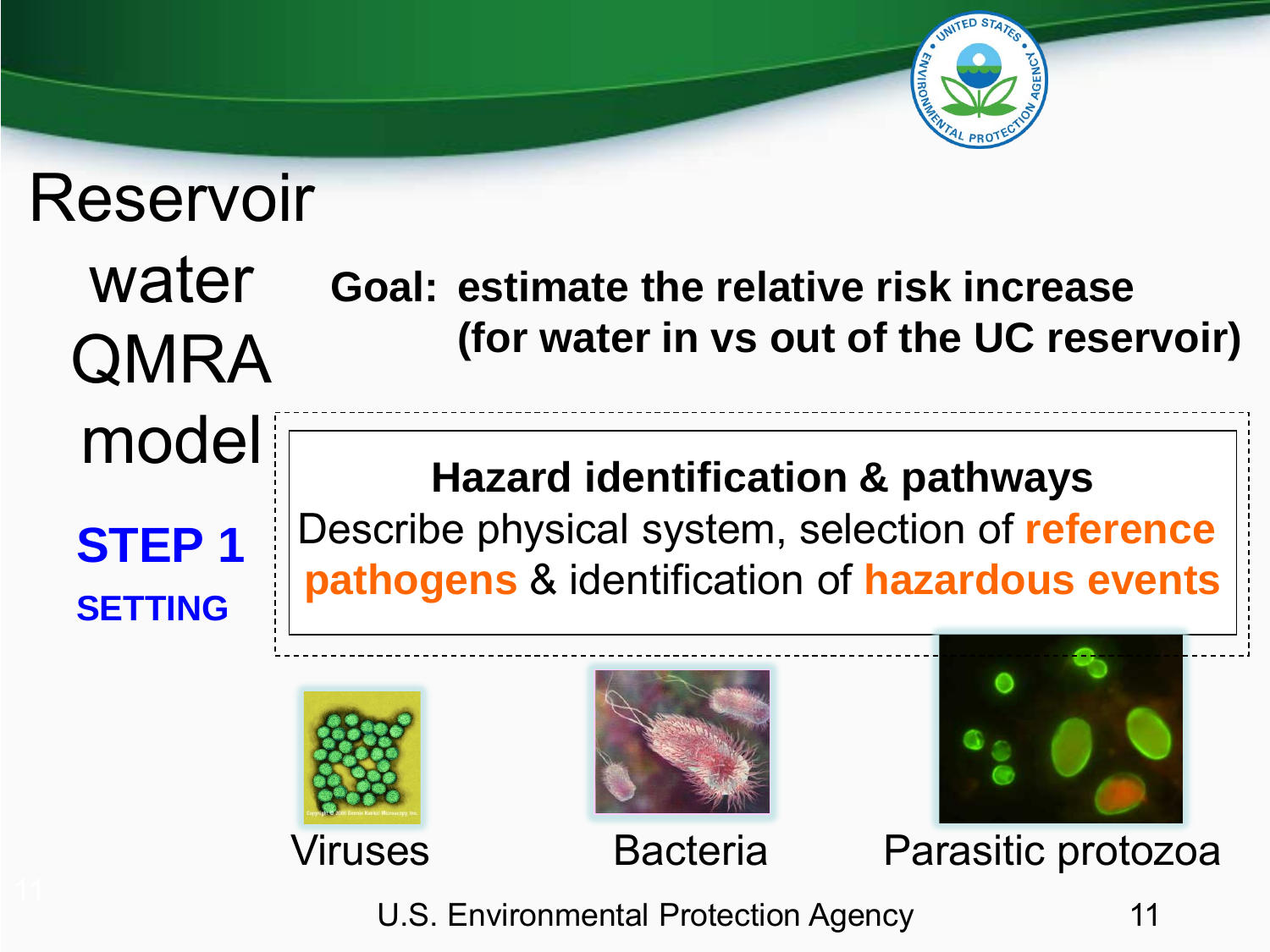

**Hazard identification & its setting** Describe physical system, selection of reference pathogens and identification of hazardous events



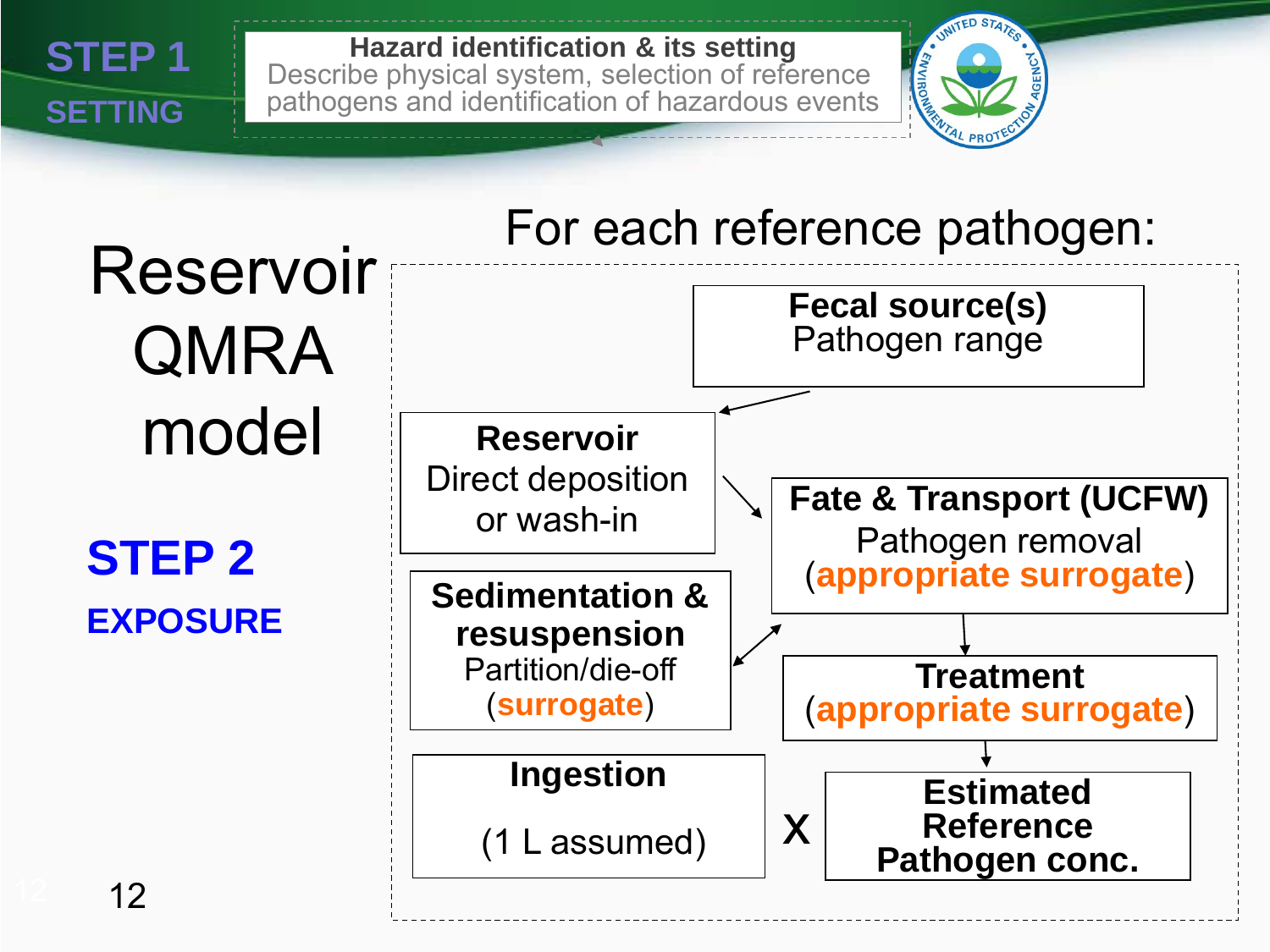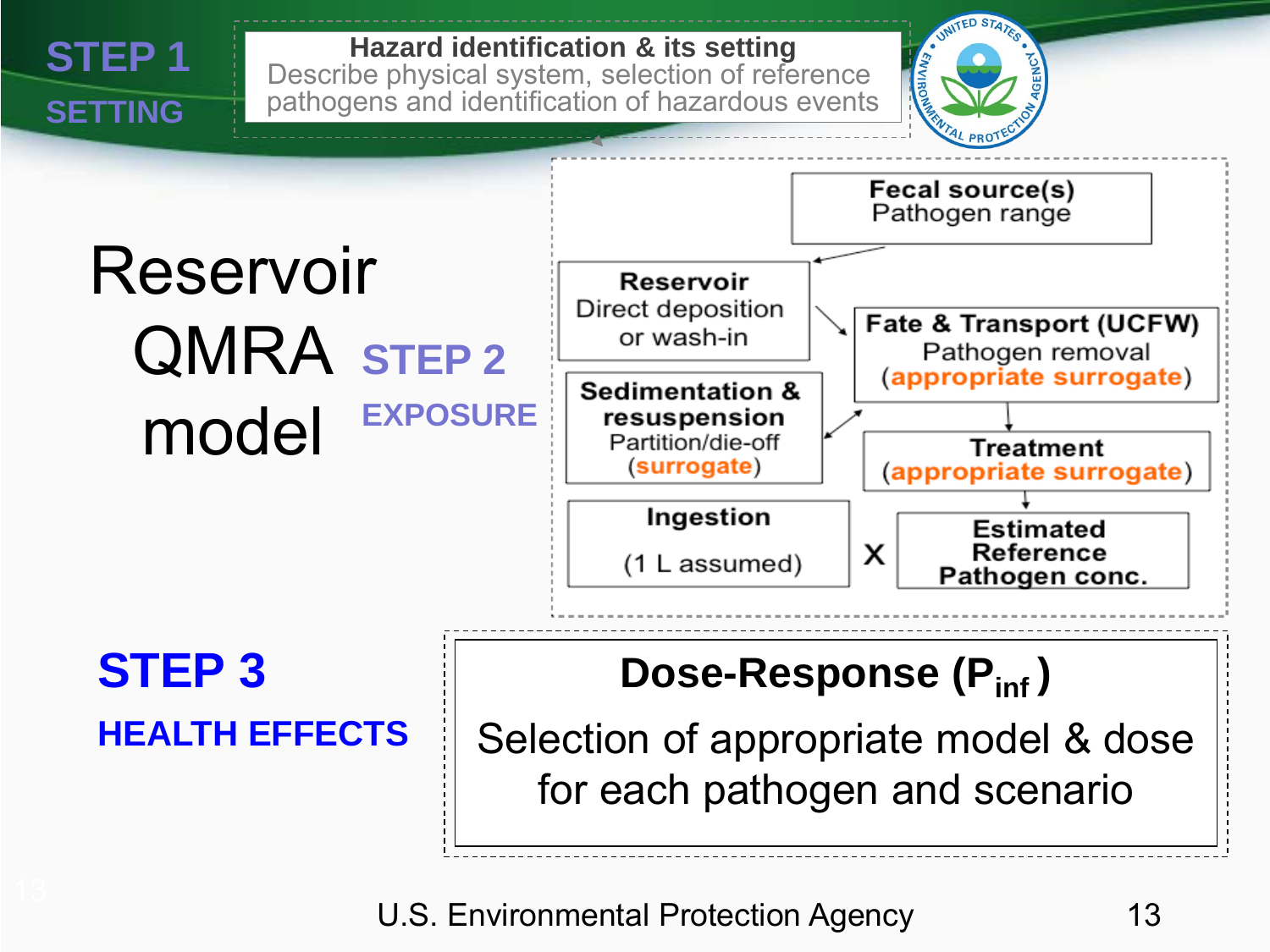